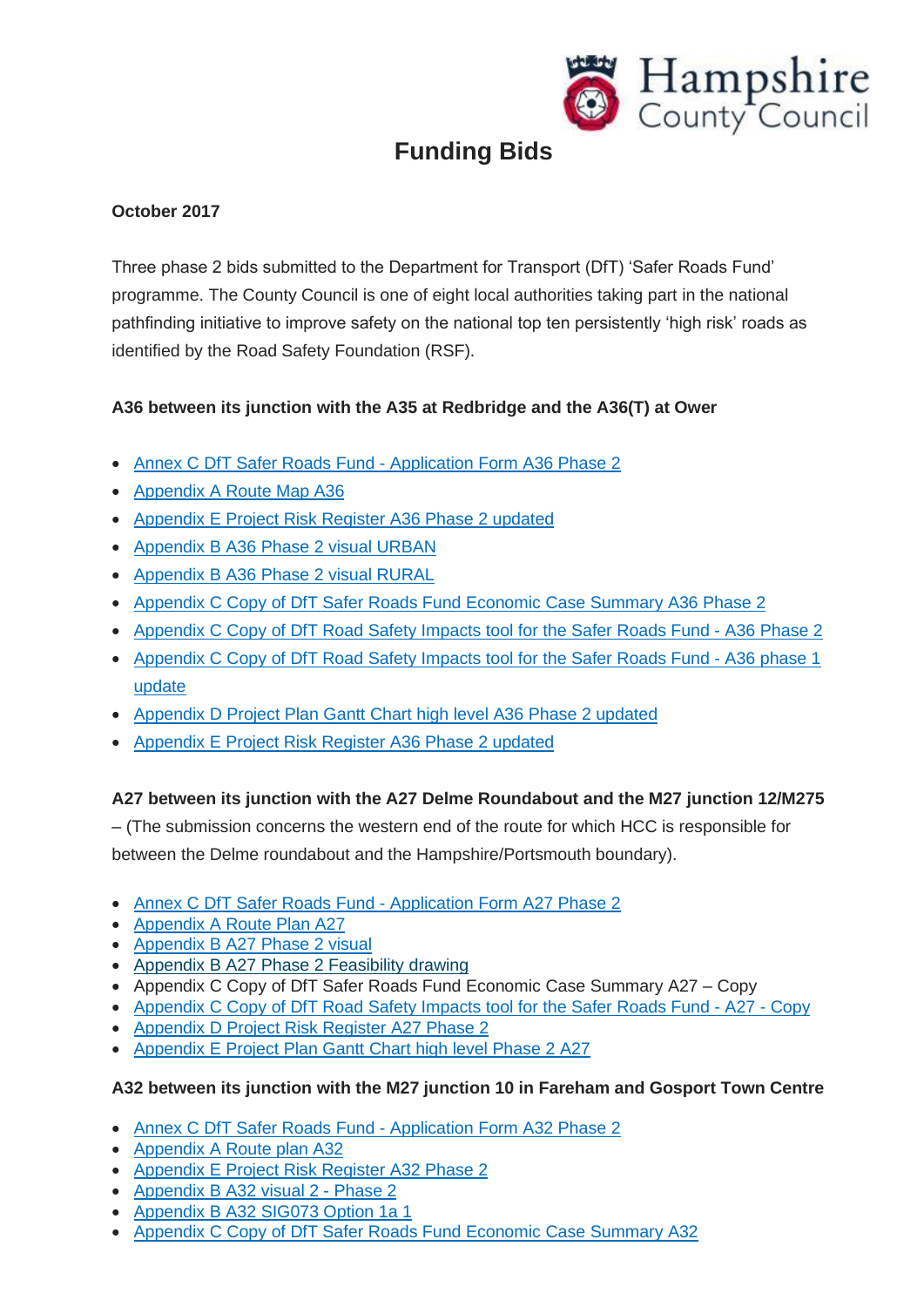

- [Appendix](http://documents.hants.gov.uk/transport-fundingbids/october-2017/AppendixCCopyofDfTRoadSafetyImpactstoolfortheSaferRoadsFund-A32WychLane.xlsx) C Copy of DfT Road Safety Impacts tool for the Safer Roads Fund A32 Wych [Lane](http://documents.hants.gov.uk/transport-fundingbids/october-2017/AppendixCCopyofDfTRoadSafetyImpactstoolfortheSaferRoadsFund-A32WychLane.xlsx)
- [Appendix](http://documents.hants.gov.uk/transport-fundingbids/october-2017/AppendixDProjectPlanGanttCharthighlevelA32Phase2.pdf) D Project Plan Gantt Chart high level A32 Phase 2
- [Appendix](http://documents.hants.gov.uk/transport-fundingbids/october-2017/AppendixEProjectRiskRegisterA32Phase2.pdf) E Project Risk Register A32 Phase 2

## **July 2017**

Bid to the Department for Transport's National Productivity Investment Fund for the Local Road Network, seeking funding to build an extension to the Fareham to Gosport busway from Tichborne Way to Rowner Road in Gosport.

- 086. [Hampshire](http://documents.hants.gov.uk/transport-fundingbids/july-2017/086HampshireCountyCouncilNPIFFormBRTPhase1B30617.pdf) County Council NPIF Form BRT Phase 1B 30.6.17
- App 1. BRT 1B Full [Business](http://documents.hants.gov.uk/transport-fundingbids/july-2017/App1BRT1BFullBusinessCase2013.pdf) Case 2013
- App 2. BRT 1B Pinch Point Bid [Appendices](http://documents.hants.gov.uk/transport-fundingbids/july-2017/App2BRT1BPinchPointBidAppendices2013.pdf) 2013
- App 3. BRT 1B FBC Appraisal [Summary](http://documents.hants.gov.uk/transport-fundingbids/july-2017/App3BRT1BFBCAppraisalSummaryTable2013.xlsm) Table 2013
- App 4. BRT 1B FBC Scheme Impact [Pro-forma](http://documents.hants.gov.uk/transport-fundingbids/july-2017/App4BRT1BFBCSchemeImpactPro-forma2013.xlsx) 2013
- App 5. BRT 1B FBC TUBA [Analysis](http://documents.hants.gov.uk/transport-fundingbids/july-2017/App5BRT1BFBCTUBAAnalysis2013.zip) 2013 (Zip file)
- App 6. [Location](http://documents.hants.gov.uk/transport-fundingbids/july-2017/App6LocationMapWiderArea.pdf) Map & Wider Area
- App 7. KPMG BRT [Evaluation](http://documents.hants.gov.uk/transport-fundingbids/july-2017/App7KPMGBRTEvaluationGosportFareham.pdf) Gosport Fareham
- App 8. Eclipse Extra Bus Service [Timetable](http://documents.hants.gov.uk/transport-fundingbids/july-2017/App8EclipseExtraBusServiceTimetable.pdf)
- App 9. BRT Future [Network](http://documents.hants.gov.uk/transport-fundingbids/july-2017/App9BRTFutureNetworkPlans.pdf) Plans
- App 10. Solent LEP Strategic Transport [Investment](http://documents.hants.gov.uk/transport-fundingbids/july-2017/App10SolentLEPStrategicTransportInvestmentPlan.pdf) Plan
- App 11. Fareham Town Centre Vision [Fareham](http://documents.hants.gov.uk/transport-fundingbids/july-2017/App11FarehamTownCentreVision-FarehamBoroughCouncillink.pdf) Borough Council link
- App 12. Equalities Impact [Assessments](http://documents.hants.gov.uk/transport-fundingbids/july-2017/App12EqualitiesImpactAssessments.pdf)
- App 13. ETE [Gateway](http://documents.hants.gov.uk/transport-fundingbids/july-2017/App13ETEGatewayProcessGuide.pdf) Process Guide
- App 14. Scheme Design [Drawings](http://documents.hants.gov.uk/transport-fundingbids/july-2017/App14SchemeDesignDrawings.pdf)
- App 15. Letters of [Support](http://documents.hants.gov.uk/transport-fundingbids/july-2017/App15LettersofSupport.pdf)
- App 16. Skills [Incentivisation](http://documents.hants.gov.uk/transport-fundingbids/july-2017/App16SkillsIncentivisationthroughtheSouthernConstructionFramework.pdf) through the Southern Construction Framework
- List of [Appendices](http://documents.hants.gov.uk/transport-fundingbids/july-2017/ListofAppendicesNPIF.pdf) NPIF

# **May 2017**

Three phase 1 bids submitted to the Department for Transport (DfT) 'Safer Roads Fund' programme. The County Council is one of eight local authorities taking part in the national pathfinding initiative to improve safety on the national top ten persistently 'high risk' roads as identified by the Road Safety Foundation (RSF).

A36 between its junction with the A35 at Redbridge and the A36(T) at Ower

- DfT Safer Roads Fund [Application](http://documents.hants.gov.uk/transport-fundingbids/DfTSaferRoadsFund-ApplicationformA36.pdf) form A36
- [Appendix](http://documents.hants.gov.uk/transport-fundingbids/AppendixBA36Schemesummary.pdf) B A36 Scheme summary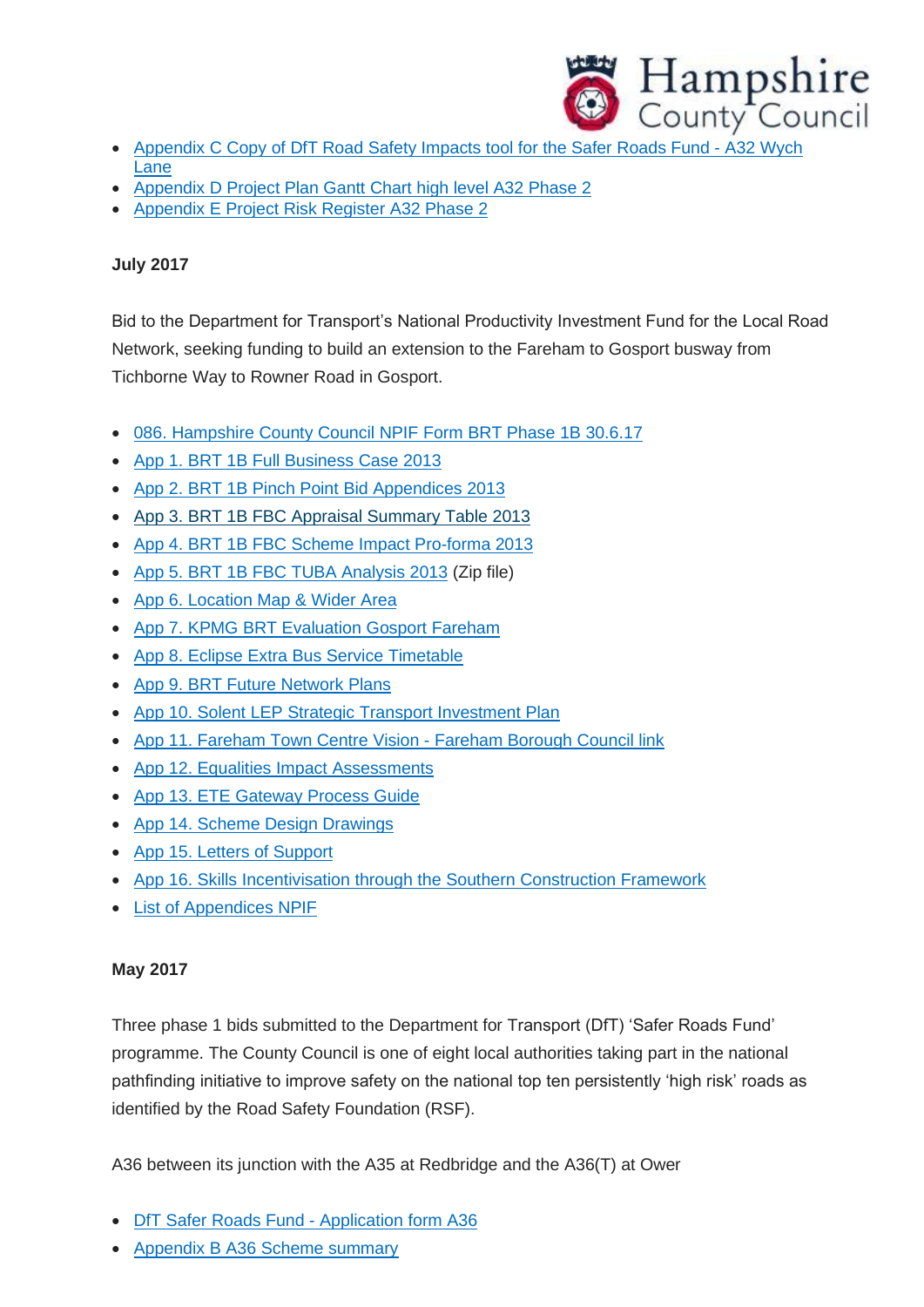

- [Appendix](http://documents.hants.gov.uk/transport-fundingbids/AppendixCA36SRIP.pdf) C A36 SRIP
- [Appendix](http://documents.hants.gov.uk/transport-fundingbids/AppendixAA36Routemap.pdf) A A36 Route map
- [Appendix](http://documents.hants.gov.uk/transport-fundingbids/AppendixEA36ProjectRiskRegister.pdf) E A36 Project Risk Register
- [Appendix](http://documents.hants.gov.uk/transport-fundingbids/AppendixDA36ProjectPlanGanttCharthighlevel.pdf) D A36 Project Plan Gantt Chart high level

A27 between its junction with the A27 Delme Roundabout and the M27 junction 12/M275 – (The submission concerns the western end of the route for which HCC is responsible for between the Delme roundabout and the Hampshire/Portsmouth boundary).

- DfT Safer Roads Fund [Application](http://documents.hants.gov.uk/transport-fundingbids/DfTSaferRoadsFund-ApplicationFormA27.pdf) Form A27
- [Appendix](http://documents.hants.gov.uk/transport-fundingbids/AppendixCA27SRIP.pdf) C A27 SRIP
- [Appendix](http://documents.hants.gov.uk/transport-fundingbids/AppendixBA27Schemesummary.pdf) B A27 Scheme summary
- [Appendix](http://documents.hants.gov.uk/transport-fundingbids/AppendixAA27Routemap.pdf) A A27 Route map
- [Appendix](http://documents.hants.gov.uk/transport-fundingbids/AppendixEA27ProjectRiskRegister.pdf) E A27 Project Risk Register
- [Appendix](http://documents.hants.gov.uk/transport-fundingbids/AppendixDA27ProjectPlanGanttCharthighlevel.pdf) D A27 Project Plan Gantt Chart high level

A32 between its junction with the M27 junction 10 in Fareham and Gosport Town Centre

- DfT Safer Roads Fund [Application](http://documents.hants.gov.uk/transport-fundingbids/DfTSaferRoadsFund-ApplicationformA32.pdf) form A32
- [Appendix](http://documents.hants.gov.uk/transport-fundingbids/AppendixCA32SRIP.pdf) C A32 SRIP
- [Appendix](http://documents.hants.gov.uk/transport-fundingbids/AppendixBA32Schemesummary.pdf) B A32 Scheme summary
- [Appendix](http://documents.hants.gov.uk/transport-fundingbids/AppendixAA32Routemap.pdf) A A32 Route map
- [Appendix](http://documents.hants.gov.uk/transport-fundingbids/AppendixEA32ProjectRiskRegister.pdf) E A32 Project Risk Register
- [Appendix](http://documents.hants.gov.uk/transport-fundingbids/AppendixDA32ProjectPlanGanttCharthighlevel.pdf) D A32 Project Plan Gantt Chart high level

#### **March 2017**

A35 Redbridge Causeway bridges & carriageway, Phase 1 (£5m maximum) invited by DfT for major maintenance projects.

Local Challenge Fund, additional to annual Highways Maintenance Funding. Deadline for bid submission 31 March 2017.

- Redbridge [maintenance](http://documents.hants.gov.uk/transport-fundingbids/redbridgecausewaymaintenance.pdf) SRTM modelling report
- CF 2A A35 [Cover](http://documents.hants.gov.uk/transport-fundingbids/CF2AA35COVERSHEET.docx) sheet
- CF 2A Annex 1 a [summary](http://documents.hants.gov.uk/transport-fundingbids/CF2AANNEX1asummary.docx)
- CF 2A Annex 1 [drawing](http://documents.hants.gov.uk/transport-fundingbids/CF2AANNEX1drawing.pdf)
- CF 2A Annex 1 [photos](http://documents.hants.gov.uk/transport-fundingbids/CF2AANNEX1photos.docx)
- CF 2A Annex 2 [carriageway](http://documents.hants.gov.uk/transport-fundingbids/CF2AANNEX2carriagewaydrawingphotos.docx) drawing & photos
- CF 2A Annex 3 three project [programmes](http://documents.hants.gov.uk/transport-fundingbids/CF2AANNEX3threeprojectprogrammesCT.xlsx) + CT
- CF 2A Annex 4 location [infrastructure](http://documents.hants.gov.uk/transport-fundingbids/CF2AANNEX4locationinfrastructuredevelopment.pdf) development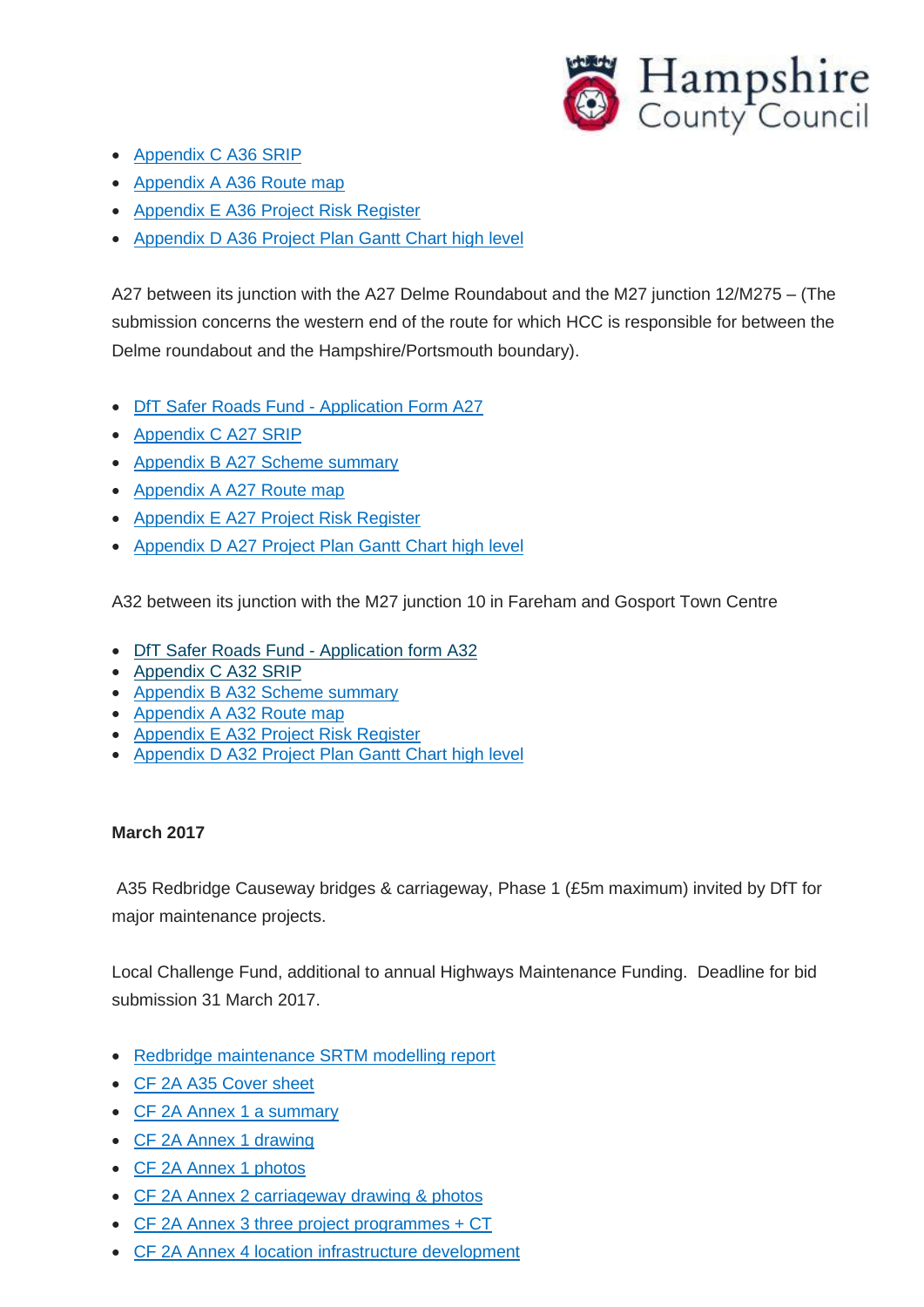

- CF 2A Annex 6 VFM [pro-forma](http://documents.hants.gov.uk/transport-fundingbids/CF2AANNEX6VFMpro-forma.xls)
- CF 2A [Application](http://documents.hants.gov.uk/transport-fundingbids/CF2AAPPLICATIONFORM-thefinal.pdf) Form the final

### **May 2016**

Bid submitted to the Highways England Growth and Housing Fund for the following scheme (update to initial bid submitted in March):

• M27 Junction 9 and Whiteley [Way/Parkway/Rookery](http://documents.hants.gov.uk/transport-fundingbids/GHFEXTERNALPROPOSALFORM13052016-M27J9WhiteleyR1.pdf) Ave Roundabout (R1)

Bids submitted to the Solent Local Enterprise Partnership (LEP) for the following schemes for Local Growth Fund (LGF) 4 funding:

- Access to the [Southampton](http://documents.hants.gov.uk/transport-fundingbids/AccesstoSouthamptonAirportEconomicGateway-OBCLGF12516.pdf) Airport Economic Gateway (SAEG)
- South East Hampshire Bus Rapid Transit: [Fareham-Gosport,](http://documents.hants.gov.uk/transport-fundingbids/BRT1BLGFOutlineBusinessCase12516.pdf) Phase 1B

# **April 2016**

Outline Business Case submitted to the Solent LEP for LGF 3 funding for the following schemes:

- [Stubbington](http://documents.hants.gov.uk/transport-fundingbids/StubbingtonBusinessCase27416.pdf) Bypass
- Botley [Bypass](http://documents.hants.gov.uk/transport-fundingbids/BotleyBusinessCaseMergedFull26-04-16.pdf)

#### **March 2016**

Expression of Interest (EoI) form submitted to the Enterprise M3 (EM3) LEP for LGF funding the following schemes:

- [A30/A327](http://documents.hants.gov.uk/transport-fundingbids/EnterpriseM3LGF3EoIHartfordBridgeFlats300316.pdf) Hartford Bridge Flats Junction, Phase 2
- A30 [Basingstoke](http://documents.hants.gov.uk/transport-fundingbids/EM3LEPEoI-A30Basingstoke300316.pdf) South-West corridor for Growth, Phase 2
- A31 Alton to Farnham, Highway [Maintenance](http://documents.hants.gov.uk/transport-fundingbids/EnterpriseM3LGF3EoIA3130316.pdf) and Resilience measures
- A33 Basingstoke, Highway [Maintenance](http://documents.hants.gov.uk/transport-fundingbids/EnterpriseM3LGF3EoIA3330316.pdf) and Resilience measures
- A325 Blackwater Valley Public Transport Corridor [Improvements](http://documents.hants.gov.uk/transport-fundingbids/EM3LEPEoIA325Corridor300316.pdf)